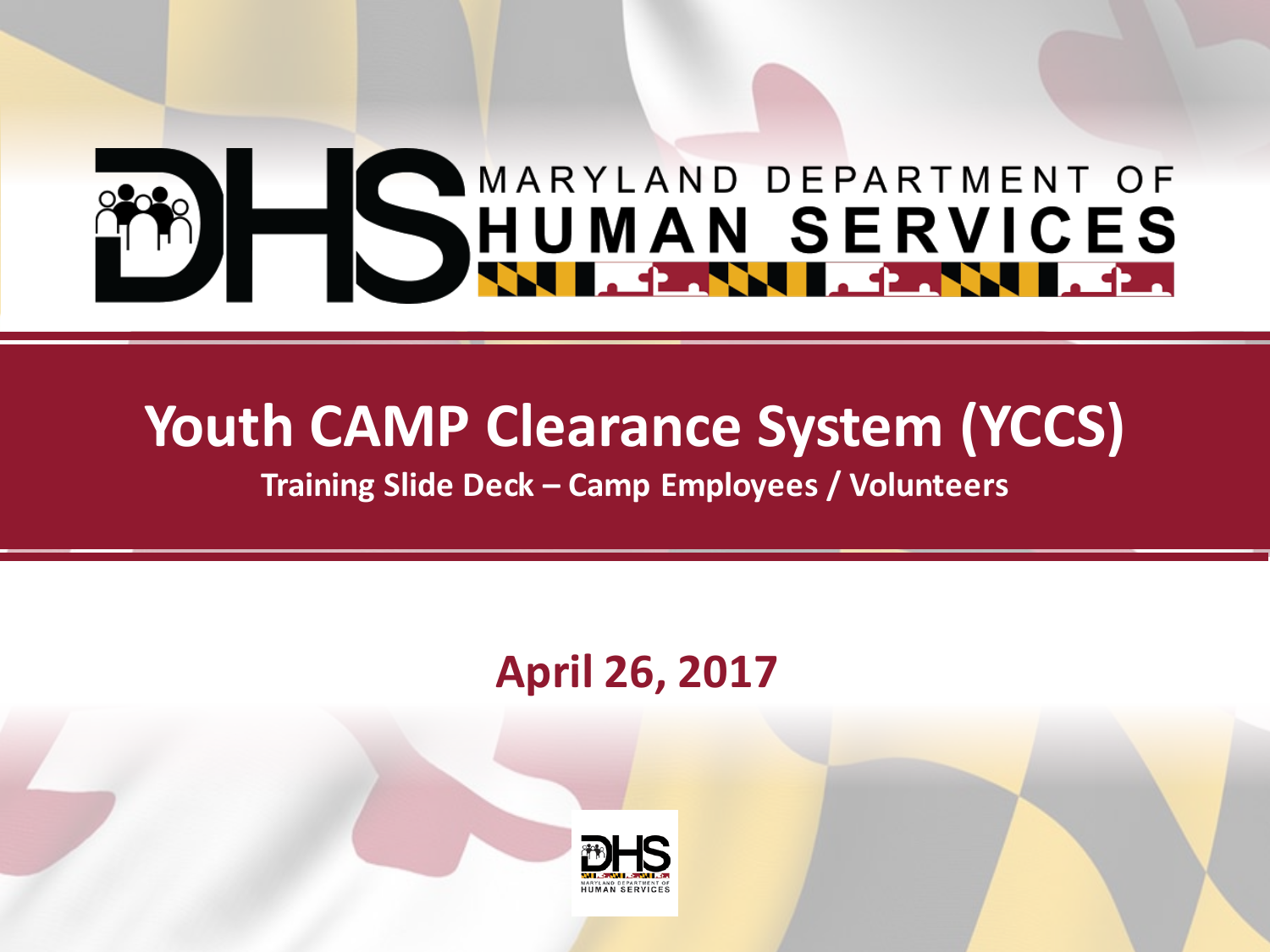#### **myDHR – Registration / Login**



• Public User registers online with myDHR and logs in to apply for summer CAMP Clearance

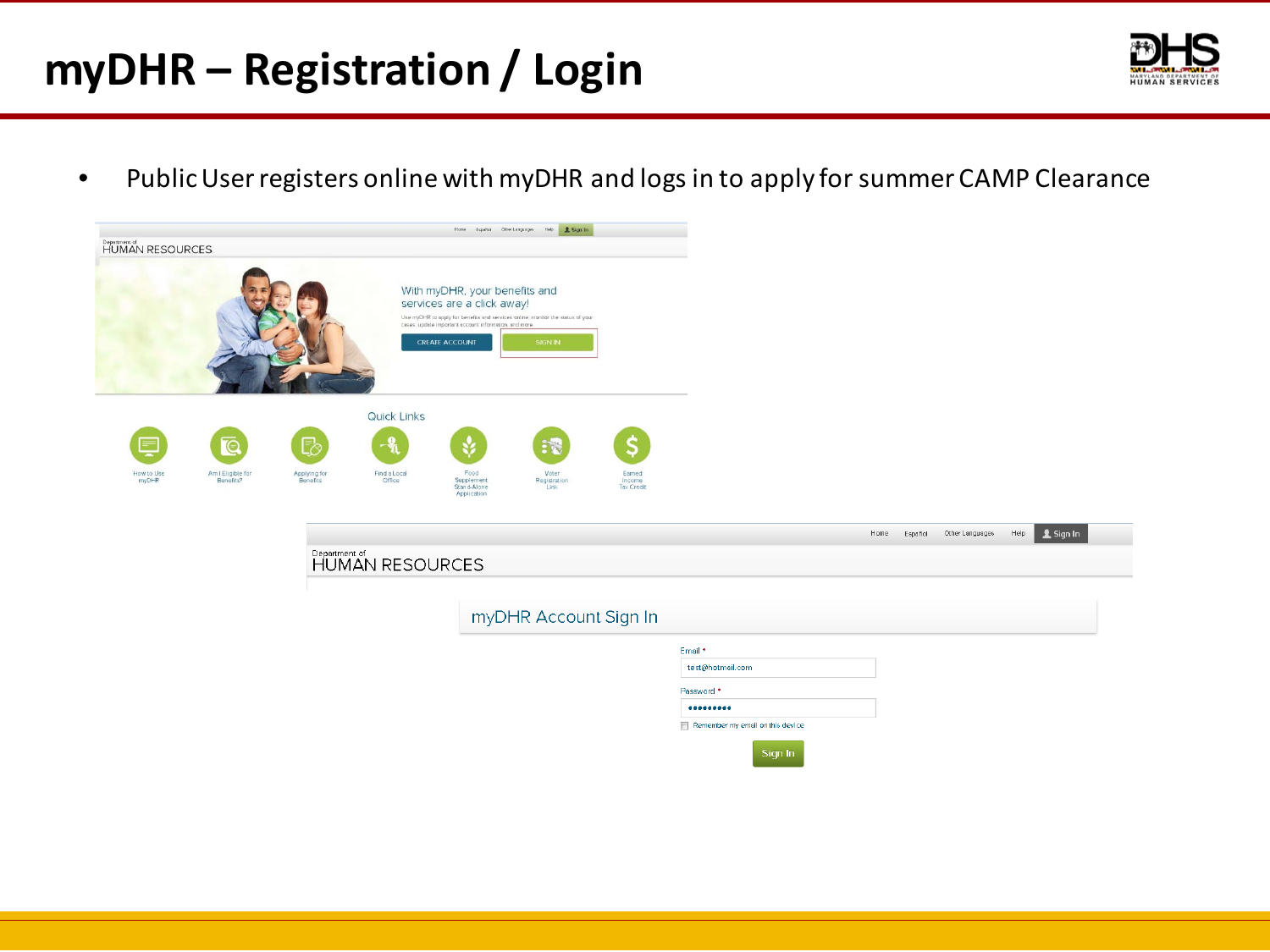#### Accessing Youth Camp Application



• Public User registers online with myDHR and logs in to apply for summer CAMP Clearance>clicks on **YOUTH CAMP APPLICATION** button to apply for Clearance

|               |                                                                                                                                                                                                                                                                                                                                                                                                                                                                                                                                                   | Home | Español | Other Languages | Help |  |
|---------------|---------------------------------------------------------------------------------------------------------------------------------------------------------------------------------------------------------------------------------------------------------------------------------------------------------------------------------------------------------------------------------------------------------------------------------------------------------------------------------------------------------------------------------------------------|------|---------|-----------------|------|--|
| Department of | <b>HUMAN RESOURCES</b>                                                                                                                                                                                                                                                                                                                                                                                                                                                                                                                            |      |         |                 |      |  |
|               | $Hello,$ $\qquad$ $\qquad$ $\qquad$ $\qquad$ $\qquad$ $\qquad$ $\qquad$ $\qquad$ $\qquad$ $\qquad$ $\qquad$ $\qquad$ $\qquad$ $\qquad$ $\qquad$ $\qquad$ $\qquad$ $\qquad$ $\qquad$ $\qquad$ $\qquad$ $\qquad$ $\qquad$ $\qquad$ $\qquad$ $\qquad$ $\qquad$ $\qquad$ $\qquad$ $\qquad$ $\qquad$ $\qquad$ $\qquad$ $\qquad$ $\qquad$ $\qquad$<br>Welcome to your personal myDHR Account Page. Use the helpful features below to manage your account, apply for DHR services, monitor your case status(es),<br>manage your case activity, and more! |      |         |                 |      |  |
|               | Messages<br><b>Applications</b><br>Cases<br>Home<br><b>Account</b>                                                                                                                                                                                                                                                                                                                                                                                                                                                                                |      |         |                 |      |  |
|               | <b>Start a New Application</b>                                                                                                                                                                                                                                                                                                                                                                                                                                                                                                                    |      |         |                 |      |  |
|               | YOUTH CAMP Application<br><b>Child Support</b><br><b>Family Investment</b><br>Hover over the buttons above for a brief description of the application.                                                                                                                                                                                                                                                                                                                                                                                            |      |         |                 |      |  |
|               |                                                                                                                                                                                                                                                                                                                                                                                                                                                                                                                                                   |      |         |                 |      |  |
|               |                                                                                                                                                                                                                                                                                                                                                                                                                                                                                                                                                   |      |         |                 |      |  |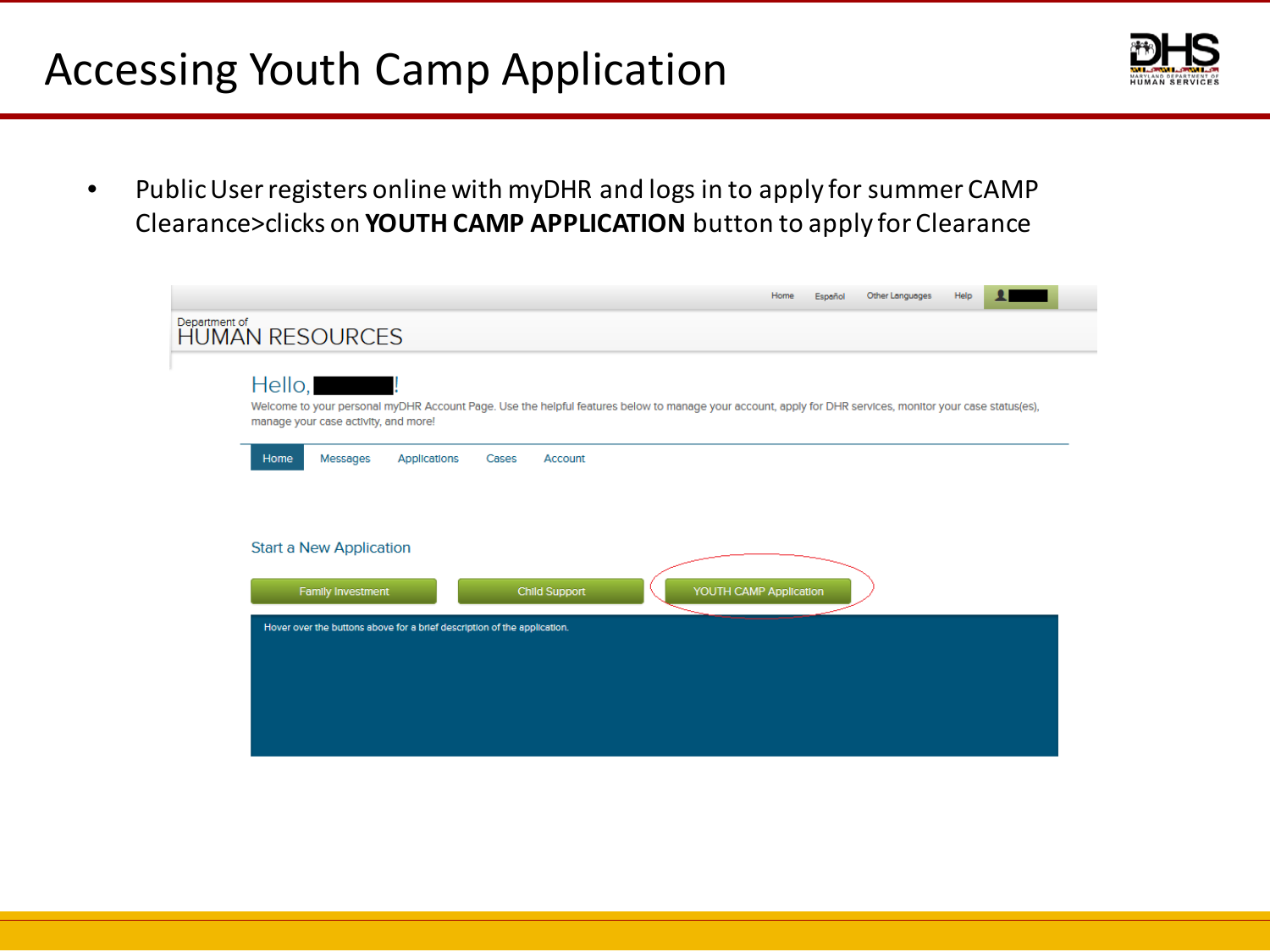#### Creating a New Application Cont...



- YCCS Application Types
	- Youth CAMP Worker/Volunteer
	- Youth CAMP Personnel Administrator

|                                                                                                                             | State of Maryland-Child Protective Services Program | <b>CONSENT FOR RELEASE OF INFORMATION</b><br>CPS BACKGROUND/ADAM WALSH BACKGROUND CLEARANCE REQUEST |                                           |  |  |  |
|-----------------------------------------------------------------------------------------------------------------------------|-----------------------------------------------------|-----------------------------------------------------------------------------------------------------|-------------------------------------------|--|--|--|
|                                                                                                                             |                                                     | PLEASE COMPLETE THIS FORM ON LINE AND THEN PRINT                                                    |                                           |  |  |  |
| Part 1: PURPOSE OF SEARCH<br>A RELEASE TO SELE:                                                                             |                                                     |                                                                                                     |                                           |  |  |  |
| 1. To determine if I have been found responsible for an "indicated" disposition for a child abuse or neglect investigation. |                                                     |                                                                                                     |                                           |  |  |  |
| 2. To determine if I have any remaining appeal rights.                                                                      |                                                     |                                                                                                     |                                           |  |  |  |
| B. RELEASE TO AN AGENCY/INDIVIDUAL RELATED TO:                                                                              |                                                     |                                                                                                     |                                           |  |  |  |
| Adoption                                                                                                                    | <b>O</b> Institutional Employee                     |                                                                                                     | Community Mgmt. Entity                    |  |  |  |
| <b>C</b> Foster Care                                                                                                        | $\bigcirc$ CASA                                     |                                                                                                     | Group Home/Residential Treatment Facility |  |  |  |
| Kinship Care                                                                                                                | Custody Evaluation                                  | Vouth Camp Personnel Administrator                                                                  |                                           |  |  |  |
| International Adoption                                                                                                      | Day Care Center                                     |                                                                                                     | Youth Camp Worker/Volunteer*              |  |  |  |
| School Personnel                                                                                                            | Family Day Care                                     | O Other (Specify)                                                                                   |                                           |  |  |  |
| County *                                                                                                                    |                                                     | City *                                                                                              |                                           |  |  |  |
|                                                                                                                             | $\blacktriangledown$                                |                                                                                                     | $\overline{\phantom{a}}$                  |  |  |  |
| Agency/Individual Name *                                                                                                    |                                                     | Name Of Agency Representative                                                                       |                                           |  |  |  |
|                                                                                                                             | $\overline{\phantom{a}}$                            |                                                                                                     |                                           |  |  |  |
| <b>Agency Address</b>                                                                                                       |                                                     |                                                                                                     | Representative's Phone Number             |  |  |  |
|                                                                                                                             |                                                     |                                                                                                     |                                           |  |  |  |
| Representative's Email                                                                                                      |                                                     |                                                                                                     |                                           |  |  |  |
|                                                                                                                             |                                                     |                                                                                                     |                                           |  |  |  |
| Have you lived in MaryLand in the past? @ Yes @ No                                                                          |                                                     | Have you worked or volunteered in MaryLand in the past? @ Yes @ No                                  |                                           |  |  |  |
|                                                                                                                             | <b>Back</b>                                         | Next                                                                                                |                                           |  |  |  |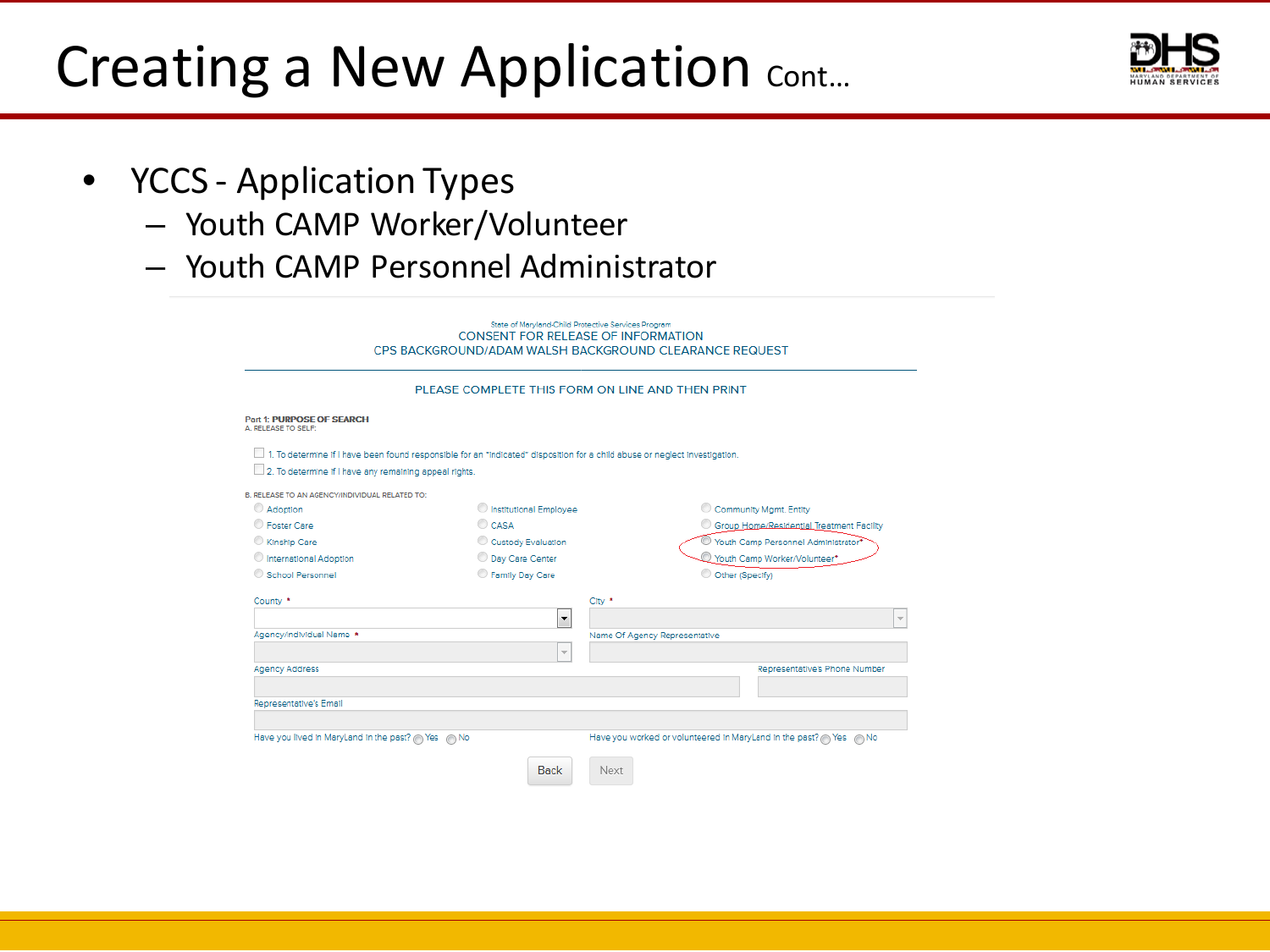## Creating a New Application Cont...



• Public User fills in the Application online>selects the CAMP County, City and the associated CAMP Site for the Youth Camp Worker/Volunteer role

| Department of<br><b>HUMAN RESOURCES</b>                |                                                                                                                                                            |                                           |  |
|--------------------------------------------------------|------------------------------------------------------------------------------------------------------------------------------------------------------------|-------------------------------------------|--|
|                                                        | State of Maryland-Child Protective Services Program<br><b>CONSENT FOR RELEASE OF INFORMATION</b><br>CPS BACKGROUND/ADAM WALSH BACKGROUND CLEARANCE REQUEST |                                           |  |
|                                                        | PLEASE COMPLETE THIS FORM ON LINE AND THEN PRINT                                                                                                           |                                           |  |
| Part 1: PURPOSE OF SEARCH<br>A. RELEASE TO SELF:       |                                                                                                                                                            |                                           |  |
| 2. To determine if I have any remaining appeal rights. | 1. To determine if I have been found responsible for an "indicated" disposition for a child abuse or neglect investigation.                                |                                           |  |
| B. RELEASE TO AN AGENCY/INDIVIDUAL RELATED TO:         |                                                                                                                                                            |                                           |  |
| Adoption                                               | <b>O</b> Institutional Employee                                                                                                                            | Community Mgmt. Entity                    |  |
| <b>C</b> Foster Care                                   | CASA                                                                                                                                                       | Group Home/Residential Treatment Facility |  |
| Kinship Care                                           | Custody Evaluation                                                                                                                                         | O Youth Camp Personnel Administrator*     |  |
| International Adoption                                 | Day Care Center                                                                                                                                            | <sup>O</sup> Youth Camp Worker/Volunteer* |  |
| School Personnel                                       | Family Day Care                                                                                                                                            | Other (Specify)                           |  |
| Ceanty <sup>*</sup>                                    | City *                                                                                                                                                     |                                           |  |
| <b>Howard County</b>                                   | <b>ELLICOTT CITY</b>                                                                                                                                       |                                           |  |
| Agency/Individual Name *                               |                                                                                                                                                            | Name Of Agency Representative             |  |
| Y CAMP AT DANCEL                                       | Camp Admin                                                                                                                                                 |                                           |  |
| <b>Agency Address</b>                                  |                                                                                                                                                            | Representative's Phone Number             |  |
| 4331 MONTGOMERY RD, ELLICOTT CITY, MD, 21043           |                                                                                                                                                            | 3213213213                                |  |
| Representative's Email                                 |                                                                                                                                                            |                                           |  |
| @hotmail.com                                           |                                                                                                                                                            |                                           |  |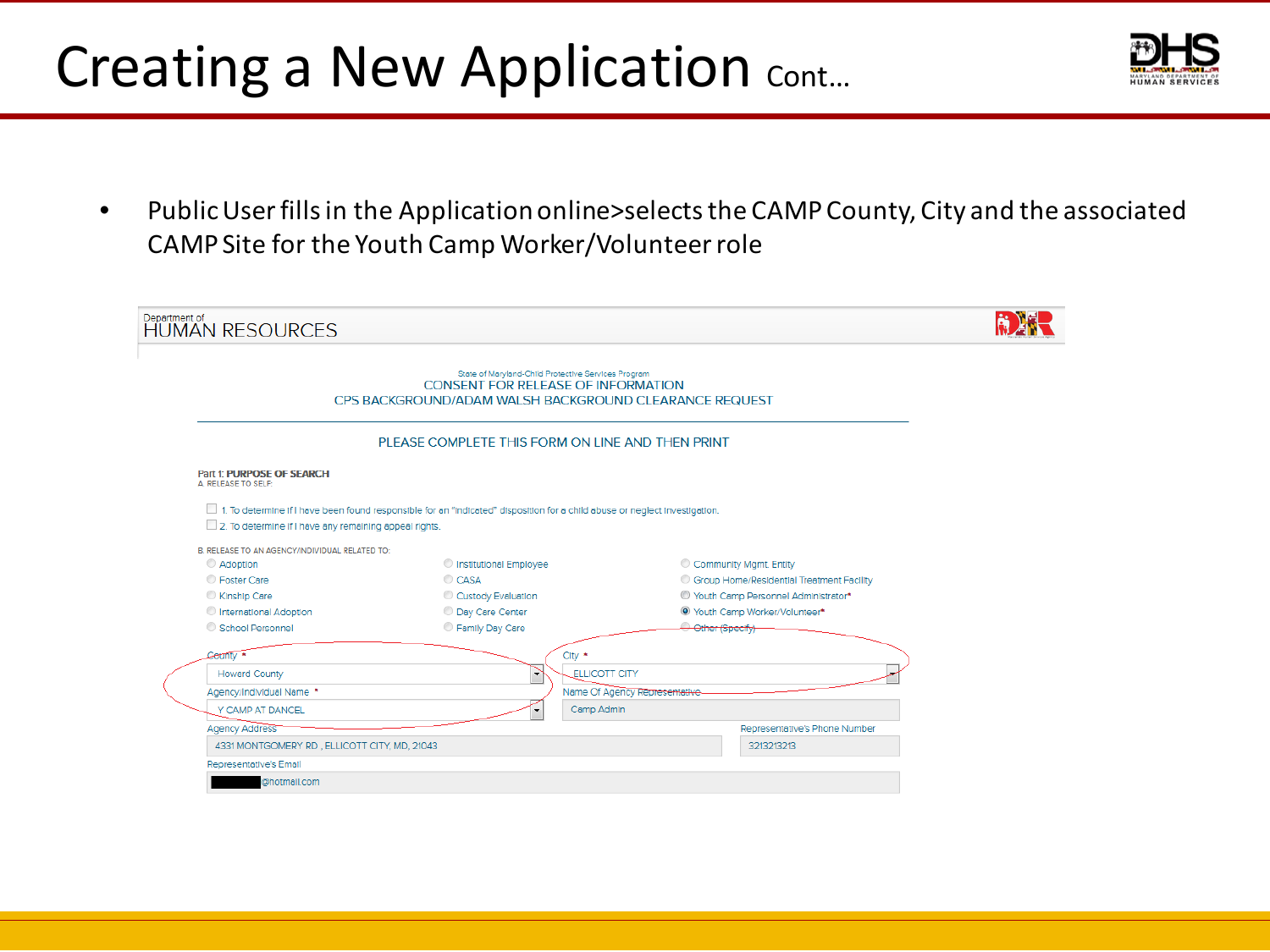## Creating a New Application cont...



- Public User responds "Yes" or "No" to the following questions on the Application>If "Yes", user enters the duration
	- Have you lived in Maryland in the past?
	- Have you worked or volunteered in Maryland in the Past?

| State of Maryland-Child Protective Services Program<br><b>CONSENT FOR RELEASE OF INFORMATION</b><br>CPS BACKGROUND/ADAM WALSH BACKGROUND CLEARANCE REQUEST<br>PLEASE COMPLETE THIS FORM ON LINE AND THEN PRINT<br><b>Part 1: PURPOSE OF SEARCH</b><br>A. RELEASE TO SELF:<br>1. To determine if I have been found responsible for an "indicated" disposition for a child abuse or neglect investigation.<br>2. To determine if I have any remaining appeal rights.<br>B. RELEASE TO AN AGENCY/INDIVIDUAL RELATED TO:<br>Adoption<br>Institutional Employee<br>Community Mgmt. Entity<br>CASA<br><b>Eoster Care</b><br>Group Home/Residential Treatment Facility<br>C Youth Camp Personnel Administrator*<br>Kinship Care<br>Custody Evaluation<br>International Adoption<br>Day Care Center<br><sup>O</sup> Youth Camp Worker/Volunteer*<br>School Personnel<br>Family Day Care<br>O Other (Specify)<br>County *<br>City <sup>*</sup><br>ELLICOTT CITY<br><b>Howard County</b><br>$\blacksquare$<br>$\overline{\phantom{a}}$<br>Agency/Individual Name *<br>Name Of Agency Representative<br>Y CAMP AT DANCEL<br>Camp Admin<br>$\overline{\phantom{a}}$<br>Representative's Phone Number<br><b>Agency Address</b><br>4331 MONTGOMERY RD, ELLICOTT CITY, MD, 21043<br>3213213213<br><b>Representative's Email</b><br>@hotmail.com-<br>Have you lived in MaryLand in the past? @ Yes @ No<br>Have you worked or volunteered in MaryLand in the past? @ Yes @ No<br>If Yes to either question, from what years<br><b>Back</b><br><b>Next</b> | Department of<br>HUMAN RESOURCES |  |  |
|-------------------------------------------------------------------------------------------------------------------------------------------------------------------------------------------------------------------------------------------------------------------------------------------------------------------------------------------------------------------------------------------------------------------------------------------------------------------------------------------------------------------------------------------------------------------------------------------------------------------------------------------------------------------------------------------------------------------------------------------------------------------------------------------------------------------------------------------------------------------------------------------------------------------------------------------------------------------------------------------------------------------------------------------------------------------------------------------------------------------------------------------------------------------------------------------------------------------------------------------------------------------------------------------------------------------------------------------------------------------------------------------------------------------------------------------------------------------------------------------------------------------------------------------|----------------------------------|--|--|
|                                                                                                                                                                                                                                                                                                                                                                                                                                                                                                                                                                                                                                                                                                                                                                                                                                                                                                                                                                                                                                                                                                                                                                                                                                                                                                                                                                                                                                                                                                                                           |                                  |  |  |
|                                                                                                                                                                                                                                                                                                                                                                                                                                                                                                                                                                                                                                                                                                                                                                                                                                                                                                                                                                                                                                                                                                                                                                                                                                                                                                                                                                                                                                                                                                                                           |                                  |  |  |
|                                                                                                                                                                                                                                                                                                                                                                                                                                                                                                                                                                                                                                                                                                                                                                                                                                                                                                                                                                                                                                                                                                                                                                                                                                                                                                                                                                                                                                                                                                                                           |                                  |  |  |
|                                                                                                                                                                                                                                                                                                                                                                                                                                                                                                                                                                                                                                                                                                                                                                                                                                                                                                                                                                                                                                                                                                                                                                                                                                                                                                                                                                                                                                                                                                                                           |                                  |  |  |
|                                                                                                                                                                                                                                                                                                                                                                                                                                                                                                                                                                                                                                                                                                                                                                                                                                                                                                                                                                                                                                                                                                                                                                                                                                                                                                                                                                                                                                                                                                                                           |                                  |  |  |
|                                                                                                                                                                                                                                                                                                                                                                                                                                                                                                                                                                                                                                                                                                                                                                                                                                                                                                                                                                                                                                                                                                                                                                                                                                                                                                                                                                                                                                                                                                                                           |                                  |  |  |
|                                                                                                                                                                                                                                                                                                                                                                                                                                                                                                                                                                                                                                                                                                                                                                                                                                                                                                                                                                                                                                                                                                                                                                                                                                                                                                                                                                                                                                                                                                                                           |                                  |  |  |
|                                                                                                                                                                                                                                                                                                                                                                                                                                                                                                                                                                                                                                                                                                                                                                                                                                                                                                                                                                                                                                                                                                                                                                                                                                                                                                                                                                                                                                                                                                                                           |                                  |  |  |
|                                                                                                                                                                                                                                                                                                                                                                                                                                                                                                                                                                                                                                                                                                                                                                                                                                                                                                                                                                                                                                                                                                                                                                                                                                                                                                                                                                                                                                                                                                                                           |                                  |  |  |
|                                                                                                                                                                                                                                                                                                                                                                                                                                                                                                                                                                                                                                                                                                                                                                                                                                                                                                                                                                                                                                                                                                                                                                                                                                                                                                                                                                                                                                                                                                                                           |                                  |  |  |
|                                                                                                                                                                                                                                                                                                                                                                                                                                                                                                                                                                                                                                                                                                                                                                                                                                                                                                                                                                                                                                                                                                                                                                                                                                                                                                                                                                                                                                                                                                                                           |                                  |  |  |
|                                                                                                                                                                                                                                                                                                                                                                                                                                                                                                                                                                                                                                                                                                                                                                                                                                                                                                                                                                                                                                                                                                                                                                                                                                                                                                                                                                                                                                                                                                                                           |                                  |  |  |
|                                                                                                                                                                                                                                                                                                                                                                                                                                                                                                                                                                                                                                                                                                                                                                                                                                                                                                                                                                                                                                                                                                                                                                                                                                                                                                                                                                                                                                                                                                                                           |                                  |  |  |
|                                                                                                                                                                                                                                                                                                                                                                                                                                                                                                                                                                                                                                                                                                                                                                                                                                                                                                                                                                                                                                                                                                                                                                                                                                                                                                                                                                                                                                                                                                                                           |                                  |  |  |
|                                                                                                                                                                                                                                                                                                                                                                                                                                                                                                                                                                                                                                                                                                                                                                                                                                                                                                                                                                                                                                                                                                                                                                                                                                                                                                                                                                                                                                                                                                                                           |                                  |  |  |
|                                                                                                                                                                                                                                                                                                                                                                                                                                                                                                                                                                                                                                                                                                                                                                                                                                                                                                                                                                                                                                                                                                                                                                                                                                                                                                                                                                                                                                                                                                                                           |                                  |  |  |
|                                                                                                                                                                                                                                                                                                                                                                                                                                                                                                                                                                                                                                                                                                                                                                                                                                                                                                                                                                                                                                                                                                                                                                                                                                                                                                                                                                                                                                                                                                                                           |                                  |  |  |
|                                                                                                                                                                                                                                                                                                                                                                                                                                                                                                                                                                                                                                                                                                                                                                                                                                                                                                                                                                                                                                                                                                                                                                                                                                                                                                                                                                                                                                                                                                                                           |                                  |  |  |
|                                                                                                                                                                                                                                                                                                                                                                                                                                                                                                                                                                                                                                                                                                                                                                                                                                                                                                                                                                                                                                                                                                                                                                                                                                                                                                                                                                                                                                                                                                                                           |                                  |  |  |
|                                                                                                                                                                                                                                                                                                                                                                                                                                                                                                                                                                                                                                                                                                                                                                                                                                                                                                                                                                                                                                                                                                                                                                                                                                                                                                                                                                                                                                                                                                                                           |                                  |  |  |
|                                                                                                                                                                                                                                                                                                                                                                                                                                                                                                                                                                                                                                                                                                                                                                                                                                                                                                                                                                                                                                                                                                                                                                                                                                                                                                                                                                                                                                                                                                                                           |                                  |  |  |
|                                                                                                                                                                                                                                                                                                                                                                                                                                                                                                                                                                                                                                                                                                                                                                                                                                                                                                                                                                                                                                                                                                                                                                                                                                                                                                                                                                                                                                                                                                                                           |                                  |  |  |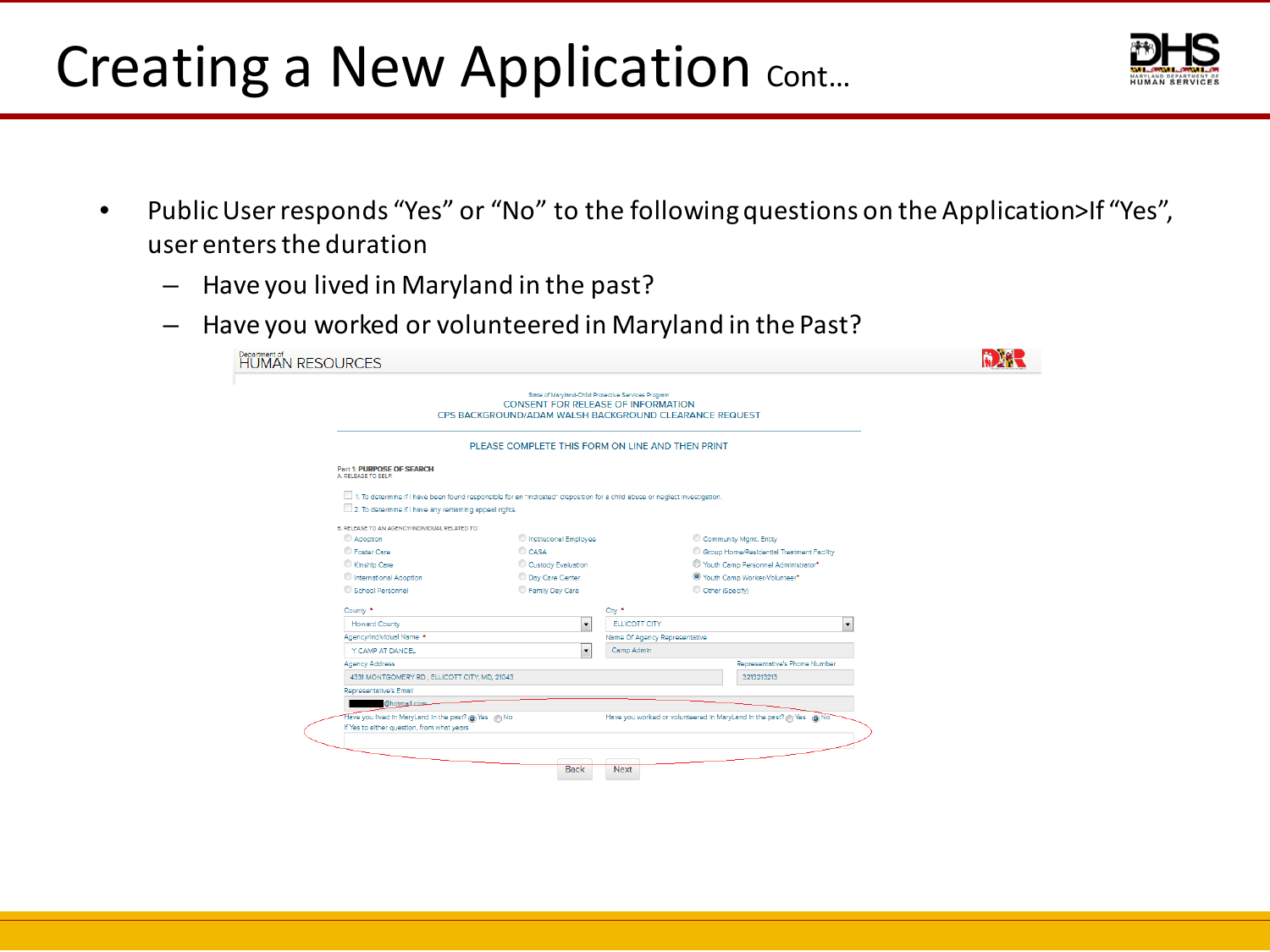#### Creating a New Application cont...



- Public User fills in the search information in Part 2 of the Application
- Public User must respond to the marital status question *Are you married?* on the Application>If "Yes", user enters Spouse information

| Department of<br><b>HUMAN RESOURCES</b> |                                                        |               |                               |              |                                                                                                                                                                                                                |                      |                                       |
|-----------------------------------------|--------------------------------------------------------|---------------|-------------------------------|--------------|----------------------------------------------------------------------------------------------------------------------------------------------------------------------------------------------------------------|----------------------|---------------------------------------|
|                                         |                                                        |               |                               |              | State of Maryland-Child Protective Services Program<br><b>CONSENT FOR RELEASE OF INFORMATION</b><br>CPS BACKGROUND/ADAM WALSH BACKGROUND CLEARANCE REQUEST<br>PLEASE COMPLETE THIS FORM ON LINE AND THEN PRINT |                      |                                       |
|                                         | <b>APPLICANT'S LAST NAME &amp;</b>                     |               | FIRST NAME *                  |              | Part 2: SEARCH INFORMATION (To be completed in full by individual whose name is being searched)<br><b>MIDDLE NAME</b> (Full)                                                                                   |                      | MAIDEN/BIRTH NAME                     |
|                                         | Smith                                                  |               | John                          |              | middle Name                                                                                                                                                                                                    |                      |                                       |
|                                         | SOCIAL SECURITY NUMBER                                 |               | Date Of Birth *<br>01/01/1977 |              | <b>SEX</b>                                                                                                                                                                                                     |                      | RACE *                                |
|                                         | XXX-XX-XXXX                                            | $\bullet$     |                               |              | Male Female                                                                                                                                                                                                    |                      | $\overline{\phantom{a}}$<br>Caucasian |
|                                         | OTHER NAMES USED                                       |               |                               |              |                                                                                                                                                                                                                |                      |                                       |
|                                         | Other Names                                            |               |                               |              |                                                                                                                                                                                                                |                      |                                       |
|                                         | <b>NUMBER</b>                                          | STREET NAME * |                               |              | UNIT TYPE/#                                                                                                                                                                                                    | CITY *               |                                       |
|                                         | 123                                                    | Main St       |                               |              | UNIT TYPE/#                                                                                                                                                                                                    | Elkridge             |                                       |
|                                         | STATE *                                                |               |                               | ZIP CODE *   |                                                                                                                                                                                                                | <b>COUNTRY*</b>      |                                       |
|                                         | Maryland                                               |               | $\overline{\phantom{a}}$      | 21075        |                                                                                                                                                                                                                | <b>United States</b> | $\overline{\phantom{a}}$              |
|                                         | DAYTIME TELEPHONE NUMBER *                             |               |                               |              | <b>EMAIL ADDRESS *</b>                                                                                                                                                                                         |                      |                                       |
|                                         | (123) 123 - 1234                                       |               |                               |              | test@hotmail.com                                                                                                                                                                                               |                      |                                       |
|                                         | Are you married? * @ Yes @ No<br><b>CURRENT SPOUSE</b> |               |                               | FIRST NAME * |                                                                                                                                                                                                                |                      |                                       |
|                                         | LAST NAME *<br>Smith                                   |               |                               |              | Mary                                                                                                                                                                                                           |                      |                                       |
|                                         | MIDDLE NAME(Full)                                      |               |                               |              | DATE OF BIRTH *                                                                                                                                                                                                |                      |                                       |
|                                         | <b>MIDDLE</b>                                          |               |                               |              | 01/01/1978                                                                                                                                                                                                     |                      |                                       |
|                                         |                                                        |               |                               |              |                                                                                                                                                                                                                |                      |                                       |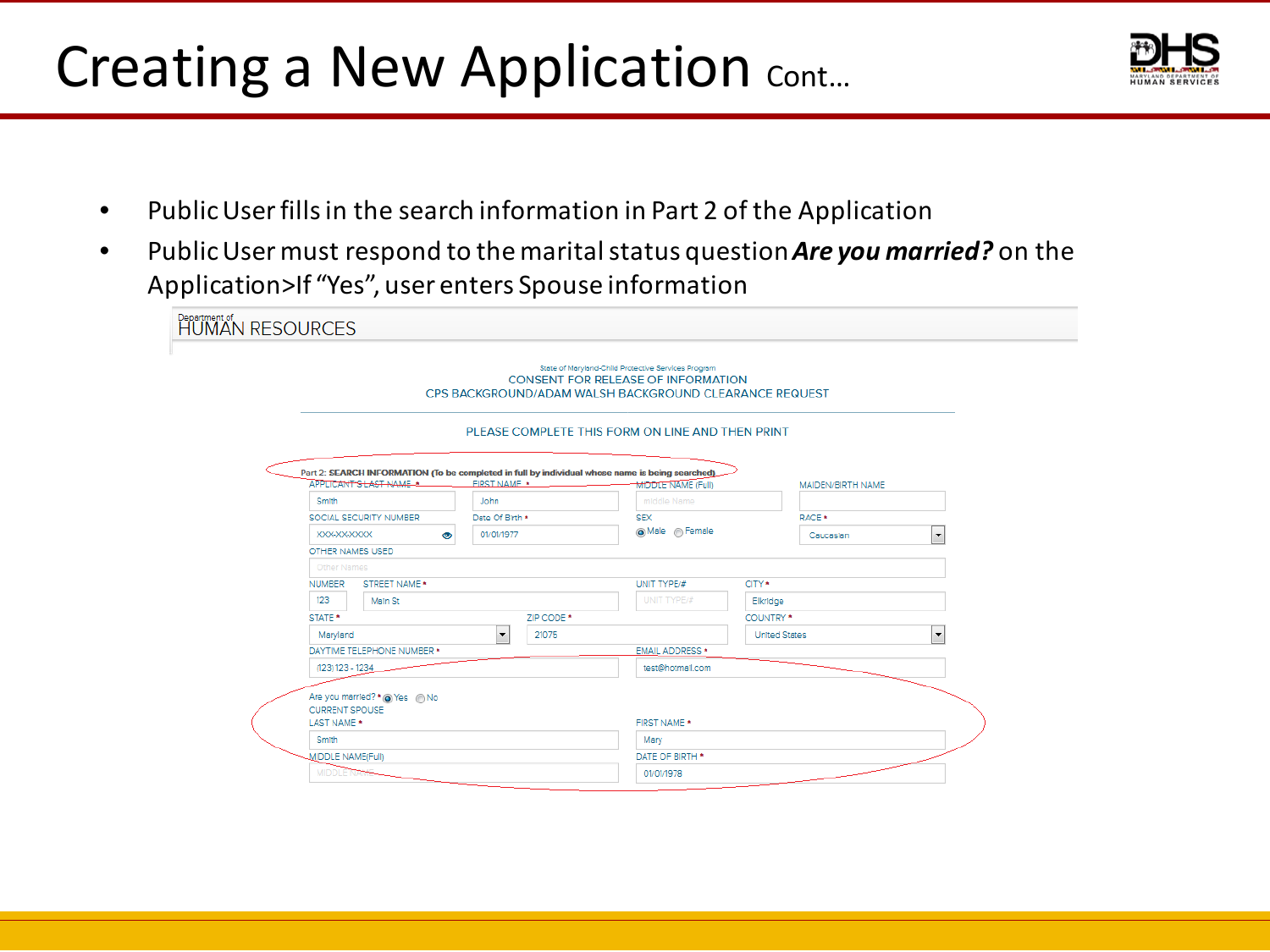# Creating a New Application Cont...



• Public User must respond to the marital status question *Do you have any children?* on the Application>If "Yes", user enters Children information by clicking "Add"

|                                                                         |                                                                                                                | LAST NAME *             |                    | <b>FIRST NAME *</b>    |               |                         |                |
|-------------------------------------------------------------------------|----------------------------------------------------------------------------------------------------------------|-------------------------|--------------------|------------------------|---------------|-------------------------|----------------|
|                                                                         |                                                                                                                | LAST NAME               |                    | <b>FRST NAME</b>       |               |                         |                |
|                                                                         |                                                                                                                | MIDDLE NAME(Full)       |                    | DATE OF BIRTH *        |               |                         |                |
|                                                                         |                                                                                                                | <b>SOLE NAME</b>        |                    | DATE OF BRITH          |               |                         |                |
| Part 2: SEARCH INFORMATION (To be on<br>APPLICANT'S LAST NAME .         |                                                                                                                |                         |                    |                        |               | <b>ANDEN/BIRTH NAME</b> |                |
| Smith                                                                   |                                                                                                                |                         |                    |                        |               |                         |                |
| SOCIAL SECURITY NUMBER                                                  |                                                                                                                |                         | E Add Child        | <b>X</b> Cancel        |               | <b>PACE *</b>           |                |
| XXXXXXXXXX                                                              | $\circ$                                                                                                        |                         |                    |                        |               | Caucasian               |                |
| OTHER NAMES USED                                                        |                                                                                                                |                         |                    |                        |               |                         |                |
| <b>Citize Harves</b>                                                    |                                                                                                                |                         |                    |                        |               |                         |                |
| STREET NAME *<br><b>NUMBER</b>                                          |                                                                                                                |                         | UNIT TYPE/#        |                        | CITY .        |                         |                |
| $123 -$<br>Main St                                                      |                                                                                                                |                         |                    | <b>UNIT TIPE's</b>     | Elkridge      |                         |                |
| STATE *                                                                 |                                                                                                                | ZIP CODE *              |                    |                        | COUNTRY *     |                         |                |
| Maryland                                                                |                                                                                                                | $\blacksquare$<br>21075 |                    |                        | United States |                         |                |
| DAYTIME TELEPHONE NUMBER *                                              |                                                                                                                |                         |                    | <b>EMAIL ADDRESS *</b> |               |                         |                |
| (123) 123 - 1234                                                        |                                                                                                                |                         |                    | test@hotmail.com       |               |                         |                |
| Are you married? * @ Yes. @ No.<br><b>CURRENT SPOUSE</b><br>LAST NAME . |                                                                                                                |                         | FIRST NAME *       |                        |               |                         |                |
| Smith                                                                   |                                                                                                                |                         | Mary               |                        |               |                         |                |
| MIDDLE NAME/Full                                                        |                                                                                                                |                         |                    | DATE OF BRTH +         |               |                         |                |
| <b>MIDDLE MANE</b>                                                      |                                                                                                                |                         | 01/01/1978         |                        |               |                         |                |
| Do you have any chicken? * @\Yes @\No<br><b>LAST NAME</b>               | FULL NAMES OF ALL CHILDREN (To include adult children and children not residing with you)<br><b>FIRST NAME</b> |                         | MIDDLE NAME (Full) |                        | DATE OF BIRTH |                         |                |
|                                                                         |                                                                                                                |                         |                    |                        |               |                         | $\overline{X}$ |
|                                                                         |                                                                                                                |                         |                    |                        |               |                         | Add            |
|                                                                         | PRIOR ADDRESSES(List all within the past 7 years in Maryland.)                                                 |                         |                    |                        |               |                         |                |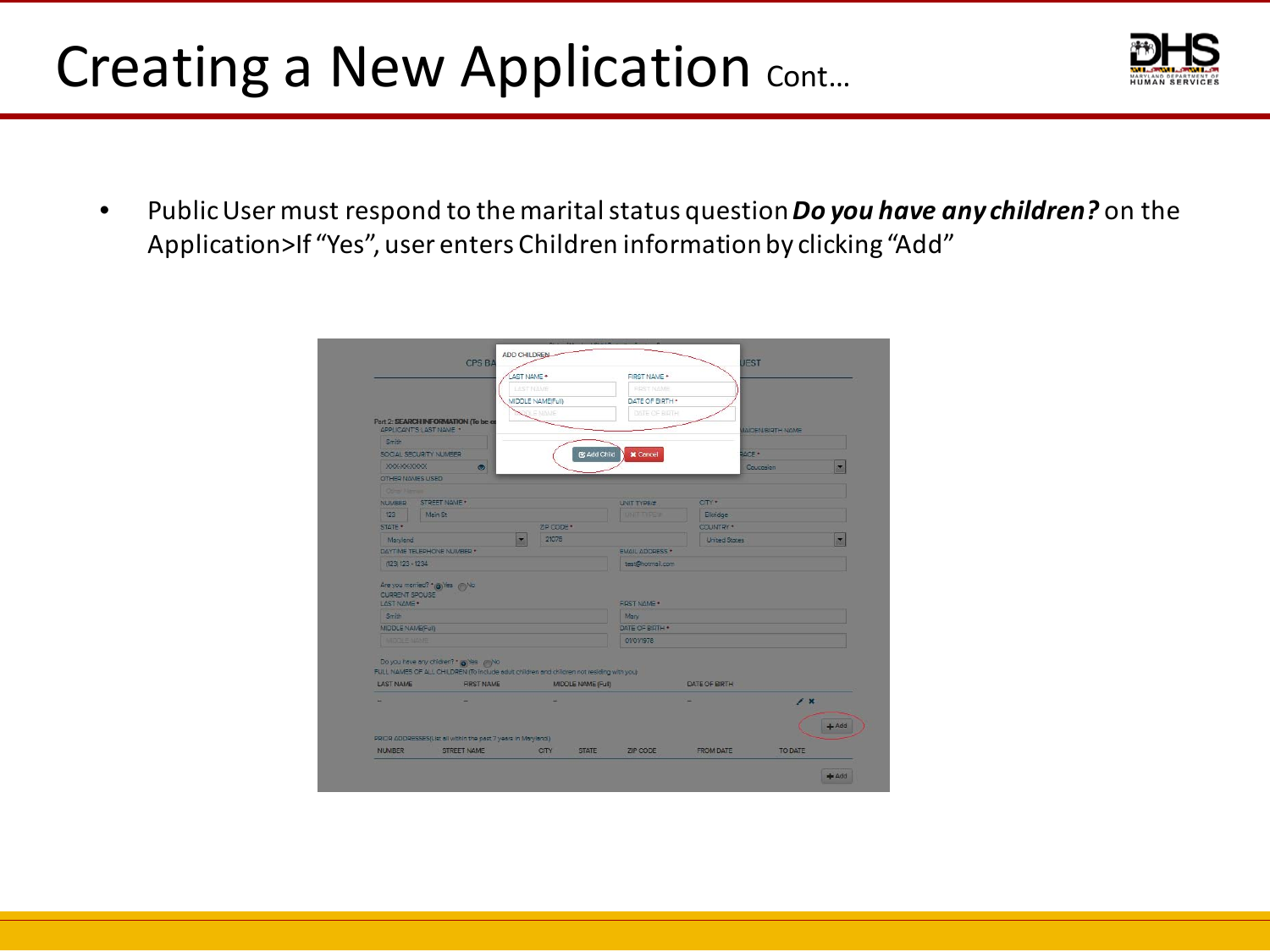#### Saving the New Application



• Public User completes the online Application and clicks SAVE

|                           | APPLICANT'S LAST NAME *                                                                                                                                 | FIRST NAME *         |             |                    | MIDDLE NAME (Full)            |                      | MAIDEN/BIRTH NAME |         |
|---------------------------|---------------------------------------------------------------------------------------------------------------------------------------------------------|----------------------|-------------|--------------------|-------------------------------|----------------------|-------------------|---------|
| Smith                     |                                                                                                                                                         | John                 |             |                    | middle Name                   |                      |                   |         |
| SOCIAL SECURITY NUMBER    |                                                                                                                                                         | Date Of Birth *      |             |                    | <b>SEX</b>                    |                      | <b>RACE *</b>     |         |
| XXX-XX-XXXX               | $\bullet$                                                                                                                                               | 01/01/1975           |             |                    | Male Female                   |                      | Caucasian         | ۰       |
| OTHER NAMES USED          |                                                                                                                                                         |                      |             |                    |                               |                      |                   |         |
| Other Names               |                                                                                                                                                         |                      |             |                    |                               |                      |                   |         |
| <b>NUMBER</b>             | STREET NAME *                                                                                                                                           |                      |             |                    | UNIT TYPE/#                   | CITY <sup>*</sup>    |                   |         |
| 123                       | Main Street                                                                                                                                             |                      |             |                    | <b>UNIT TYPE/#</b>            | Elkridge             |                   |         |
| STATE *                   |                                                                                                                                                         |                      | ZIP CODE *  |                    |                               | COUNTRY *            |                   |         |
| Maryland                  |                                                                                                                                                         | $\blacktriangledown$ | 21075       |                    |                               | <b>United States</b> |                   | ۰       |
|                           | DAYTIME TELEPHONE NUMBER *                                                                                                                              |                      |             |                    | <b>EMAIL ADDRESS *</b>        |                      |                   |         |
| (123) 123 - 1234          |                                                                                                                                                         |                      |             |                    | test@hotmail.com              |                      |                   |         |
| <b>MIDDLE NAME</b>        |                                                                                                                                                         |                      |             |                    | DATE OF BIRTH *<br>01/01/1976 |                      |                   |         |
|                           | Do you have any chidren? * @ Yes @ No<br>FULL NAMES OF ALL CHILDREN (To include adult children and children not residing with you)<br><b>FIRST NAME</b> |                      |             | MIDDLE NAME (Full) |                               | <b>DATE OF BIRTH</b> |                   |         |
| <b>LAST NAME</b><br>Smith | Tony                                                                                                                                                    |                      |             |                    |                               | January 01, 2011     | ∕ ×               |         |
|                           | PRIOR ADDRESSES(List all within the past 7 years in Maryland.)                                                                                          |                      |             |                    |                               |                      |                   |         |
| <b>NUMBER</b>             | <b>STREET NAME</b>                                                                                                                                      |                      | <b>CITY</b> | <b>STATE</b>       | ZIP CODE                      | <b>FROM DATE</b>     | <b>TO DATE</b>    | $+$ Add |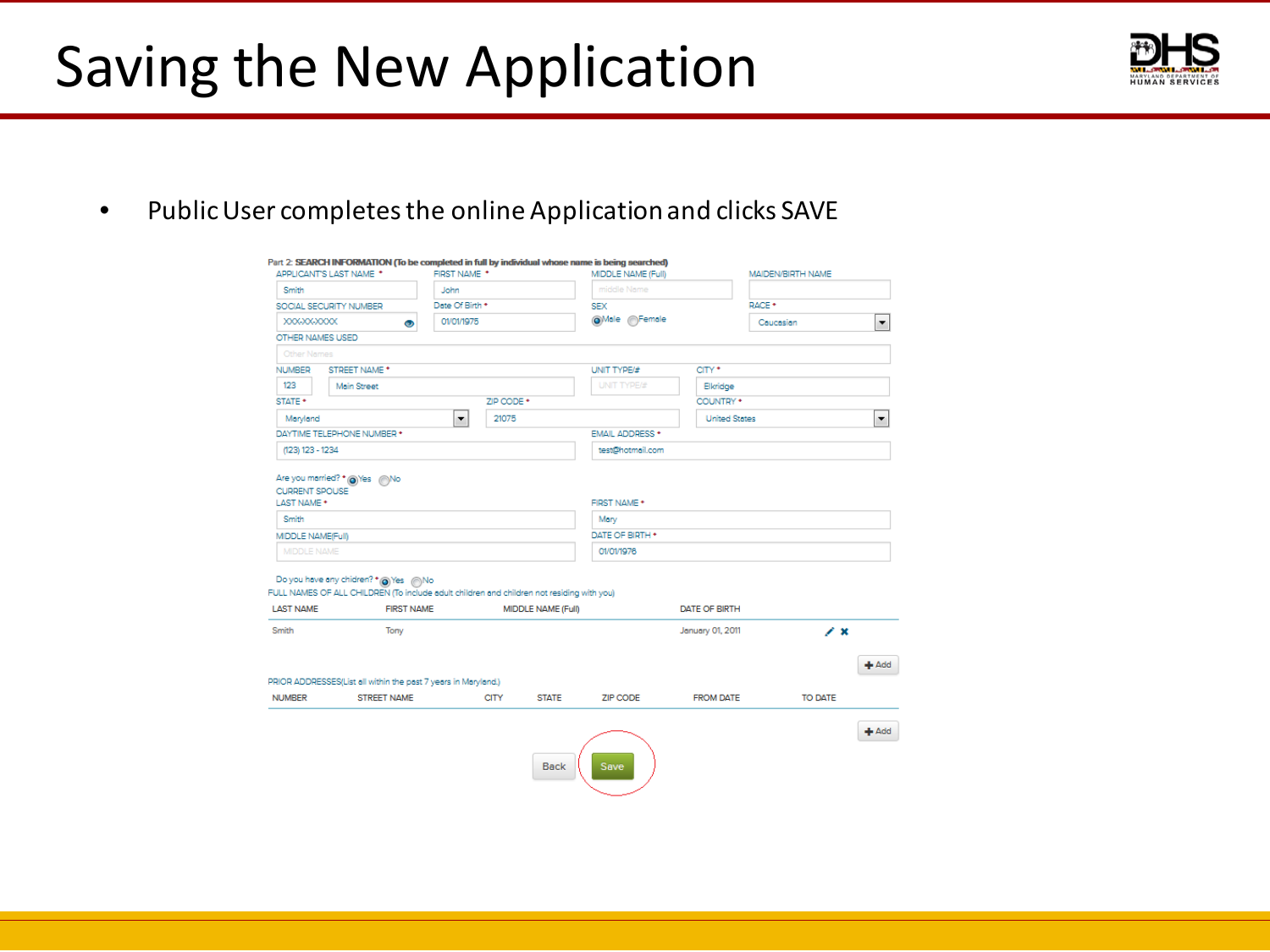# New Application –Confirmation and Print



- Application # is generated which is displayed in message. Please make a note of this application #
- Application sent to the selected CAMP Personnel Administrator queue
- Public User can download pdf copy of the Application clicking "Download".
- Print the downloaded Application to get it Notarized and submit the Original to the Camp Personnel Administrator.

Your application has been succesfully saved.

Please use the application number C201744341 for future reference.

Please view/download the application using the 'DOWNLOAD' button below.